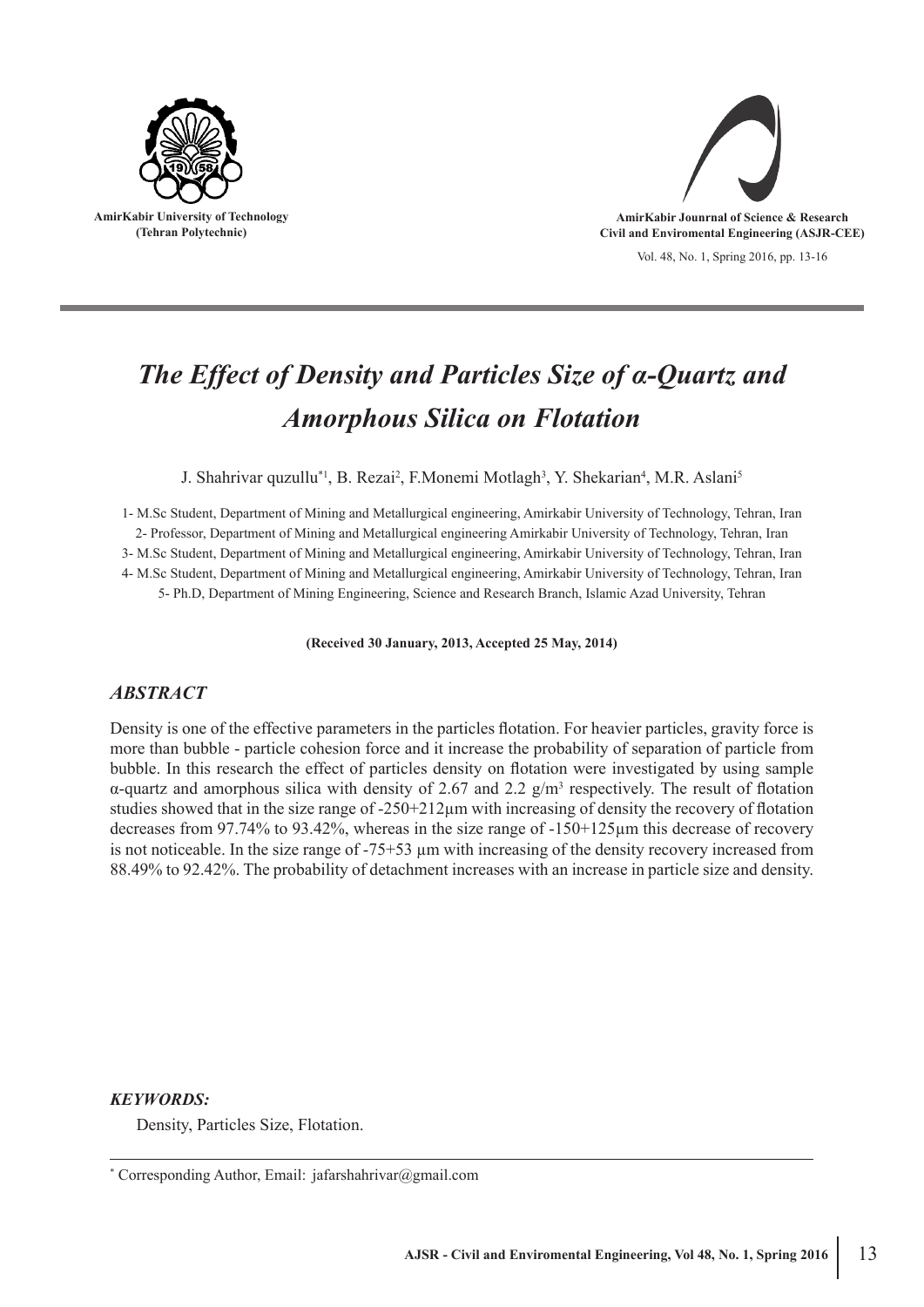#### **1- INTRODUCTION**

The variety of approaches to powder processing depends largely on the purity, structure, density, and etc. of materials, volume properties, and morphological characteristics of materials (i.e. size, shape, texture, etc.) [1]. Among these properties, particle density is one of the most influential parameters affecting particle flotation. The overall probability of particle flotation  $(P_{total})$  which is due to the probability of collision  $(P_c)$  between mineral particles and air bubbles, the probability of attachment  $(P_a)$  and the probability of separation  $(1-P_d)$  of particles from the air bubbles is described by equation 1. [3, 2]:

$$
P_{total} = P_c \times P_a \times (1 - P_d) \tag{1}
$$

The interaction between the bubble and particle is controlled by forces such as hydrodynamic resistance, inertia forces, gravitational forces, short-range e



**particle flotation**

surface forces and capillary forces. The probability of collision between particles and air bubbles is defined by hydrodynamic conditions which are affected by the particle - bubble size and turbulence of systems [8, 9, 3, 4, 5, 6, 10, 7]. The probability of attachment depends mainly on surface forces in the system and induction time, and the probability of particle separation from air bubble depends on the particle density [11].

Density, particle size and surface hydrophobicity have an important role in the mineral flotation [12]. As it is shown in Figure 1, the effect of particle size fractions with different mineral density ( $\rho \sim 5.0$ g/cm<sup>3</sup>) and coal ( $\rho \sim 1.6$ -1.3 g/cm<sup>3</sup>) on the flotation recovery has been studied. For instance, the fraction of effective particle size in the flotation for mineral particles ( $\rho \sim 5.0$  g/cm<sup>3</sup>) is from 10 to 100 microns, while the fraction of effective particle size for coal (ρ  $\sim 1.6$ -1.3g/cm<sup>3</sup>) is from 50 to 500 microns. Mineral

particles smaller than 10 microns (50 microns for coal) in comparison to the mineral particles in the range e of 10 to 100 microns (50-500 microns for coal) are less suitable for flotation as these particles enjoy less inertia, which enables them to follow hydrodynamic flows and to avoid being trapped in bubbles. Particles larger than 100 microns for minerals (500 microns for coal) floats hardly, because of the bubble - particle separation in turbulence flows of flotation channels and difficulty in moving the particle from the accumulation zone is the floor. The upper size limit depends mainly on probability of separation  $(P_d)$ . The results of these studies showed that [13]:

1) With an increase in particle size and density, the probability of separation (Pd) increases.

2) The maximum size of particles that can float is a function of the degree of hydrophobicity.

#### **2- METHODOLOGY**

In this study, minerals of alpha-quartz and amorphous silica were crushed by jaw crusher, cone crusher and cylinder crusher, respectively. The size of feed for ball mill was - +2380- 841 microns and the weight of feed was 1000 g. Milling time in rod mill was 35 min. All the crushing experiments were carried out in dry conditions. After milling, both minerals were riddled by dry sieve for 15 minutes and they were classified for the next stages in sizes range of  $+ 212 - 250$ ,  $+ 125 - 150$  and  $+ 53 - 75$  microns.

Flotation tests were conducted in Denver D12 Laboratory Machine and the 1.5 liter cell was used. Sample weight for each test was 100 g. the sample together with about 1200 ml water were poured into 1. 5 liter cell and pH was adjusted at 9 using sodium hydroxide. For initial preparation, the sample is stirred with a speed of 1000 rpm for 2 min. The collector is added to the pulp at a rate of 1500 ppm. The type of collector was Armak C and the preparation period was 4 minutes. After measuring and re-adjusting the pH of the pulp at 9, the air valve was opened and froth removal was done for three minutes.

Both cases with the density of 2.67 and 2.2  $g/cm^3$ , were crushed under the same conditions by a ball mill and were classified in size range es of -300+ 250, -  $250+212$ ,  $-180+150$ ,  $-150+125$ ,  $-106+75$ ,  $-75+53$ microns. In order to investigate the flotation recovery, 100 grams of samples from each range e was used in flotation (under optimum conditions). As it is shown in the table (1) and (2), the results of flotation recovery for particles of quartz and amorphous silica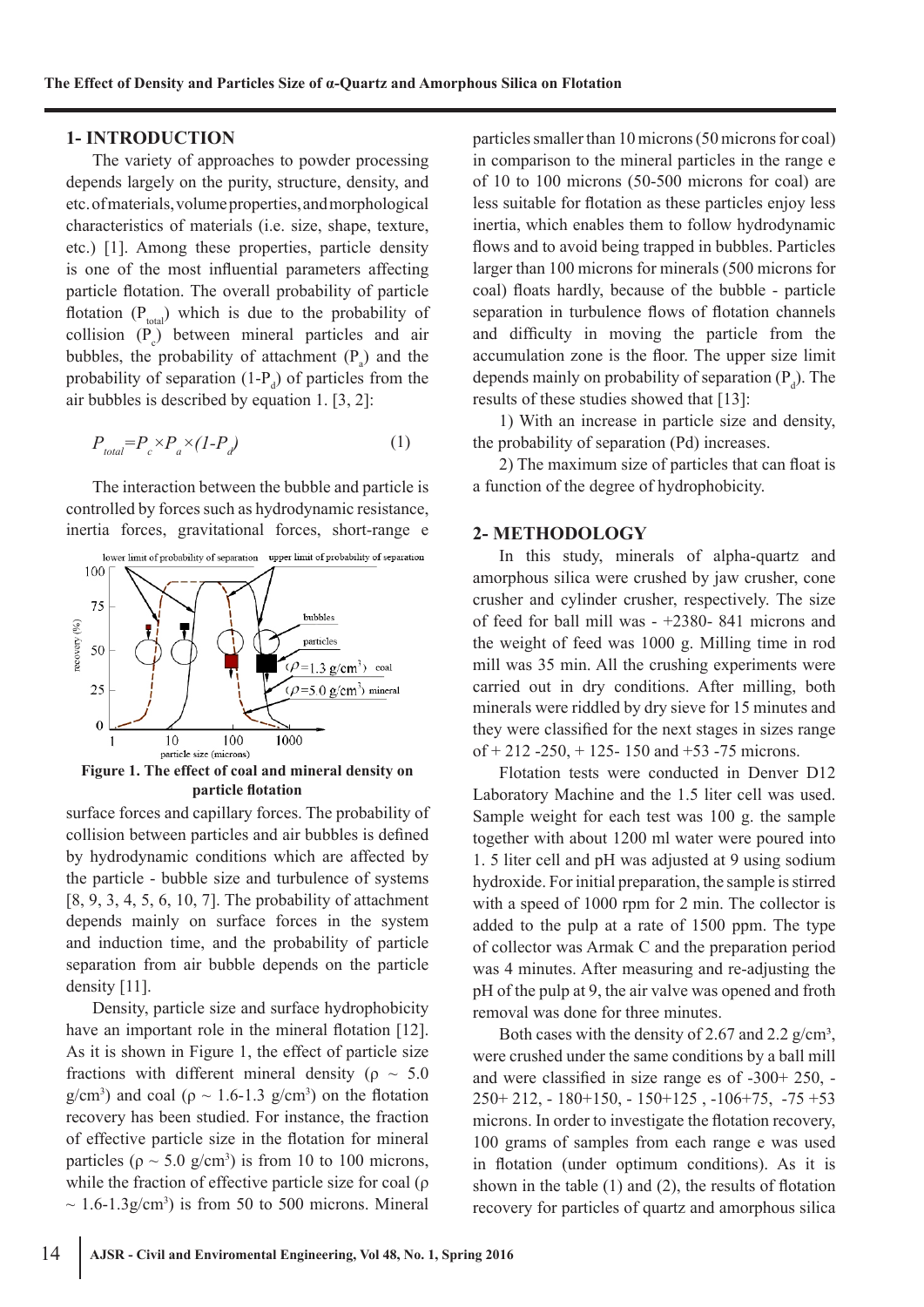| recovery $(\% )$ | particle size (microns) |
|------------------|-------------------------|
| 90/23            | $-300+250$              |
| 93/42            | $-250+212$              |
| 98/01            | $-180+150$              |
| 97/16            | $-150+125$              |
| 94/96            | $-106+75$               |
| 92/43            | $-75+53$                |

**Table 1. The results of α-Quartz particle flotation**

**Table 2. The results of Amorphous Silica particle flotation**





**Figure 2. Flotation recovery of alpha-quartz and amorphous silica particles in the size range of -300+250, -250+212, -180+150, -150+125, -106+75, -75+53 microns.**

in each of the six size are presented.

 $10$ 

ecovery (%)

As it is shown in Figure 2, the flotation recovery in both upper size (-300+212 microns) for amorphous silica particles  $(2.2 \text{ g/cm}^3)$  is greater than alphaquartz particles  $(2.67 \text{ g/cm}^3)$ . In other words, with the increase of density in sizes range es of -250+ 212 and -300+250 microns, the flotation recovery decreased from 97.74 to 93.42 percent and from 95.38 to 90.23 percent respectively, due to the increase of gravity force on the bubble which lead to the decrease of contact angle between the bubble – particle and also increase of the probability of particle separation.

With the simultaneous analysis of the effect of particle size and density on the flotation, it is observed that in general, the impact of particle size is greater than density and with an increase of the density, the optimum sizes for flotation decrease.

# **3- RESULTS**

The results of flotation for both minerals in the

classified size ranges indicated:

1. Flotation recovery of size range (+300-212 microns) for amorphous silica particles (with density of 2.2  $g/cm^3$  in comparison with alpha-quartz particles  $(2.67 \text{ g/cm}^3)$  increased significantly. In other words, with an increase of density, flotation recovery decreases due to the increase in the gravitational force exerted on the bubble. Also, the separation force of these particles increases with air bubbles.

2. In medium size ranges (-180+125 microns) flotation recovery of amorphous silica particles increase less than alpha-quartz as particles with less density exert less the gravitational force on air bubbles and their contact angle with bubble increase.

3. But in the smaller size range (- 106+53 microns) flotation recovery of amorphous silica particles in comparison with alpha-quartz, declined. Amorphous silica particles in this size range due to the decrease of density in comparison with quartz alpha have lower inertia that enables them to follow the hydrodynamic flow and prevent them from trapping in bubbles.

4. The effect of interaction between size and density showed that with an increase of the size and density the probability of separation between the bubble and the particle increases. With increasing density, also, the optimum range of particle size for flotation changed and reduced.

## **4- MAIN REFRENCES:**

- [1] Ahmed, M. M., "Effect of comminution on particle shape and surface roughness and their relation to flotation process", International Journal of Mineral Processing, vol. 94, pp. 180- 191, 2001.
- [2] Ahmed, P. T., and Nguyen, A. V., "Validation of the generalised Sutherland equation for bubble– particle encounter efficiency in flotation: Effect of particle density", Minerals Engineering, vol. 22, pp. 176-181, 2009.
- [3] Małysa, E., "The effect of hard coal density on its flotation performance", Acta Montanistica Slovaca, vol. 10, 2005.
- [4] Yoon, R. H., "The role of hydrodynamic and surface forces in bubble–particle interaction", International Journal of Mineral Processing, vol. 58, pp. 129-143, 2000.
- [5] Reay, D. and Ratcliff, G., "Removal of fine